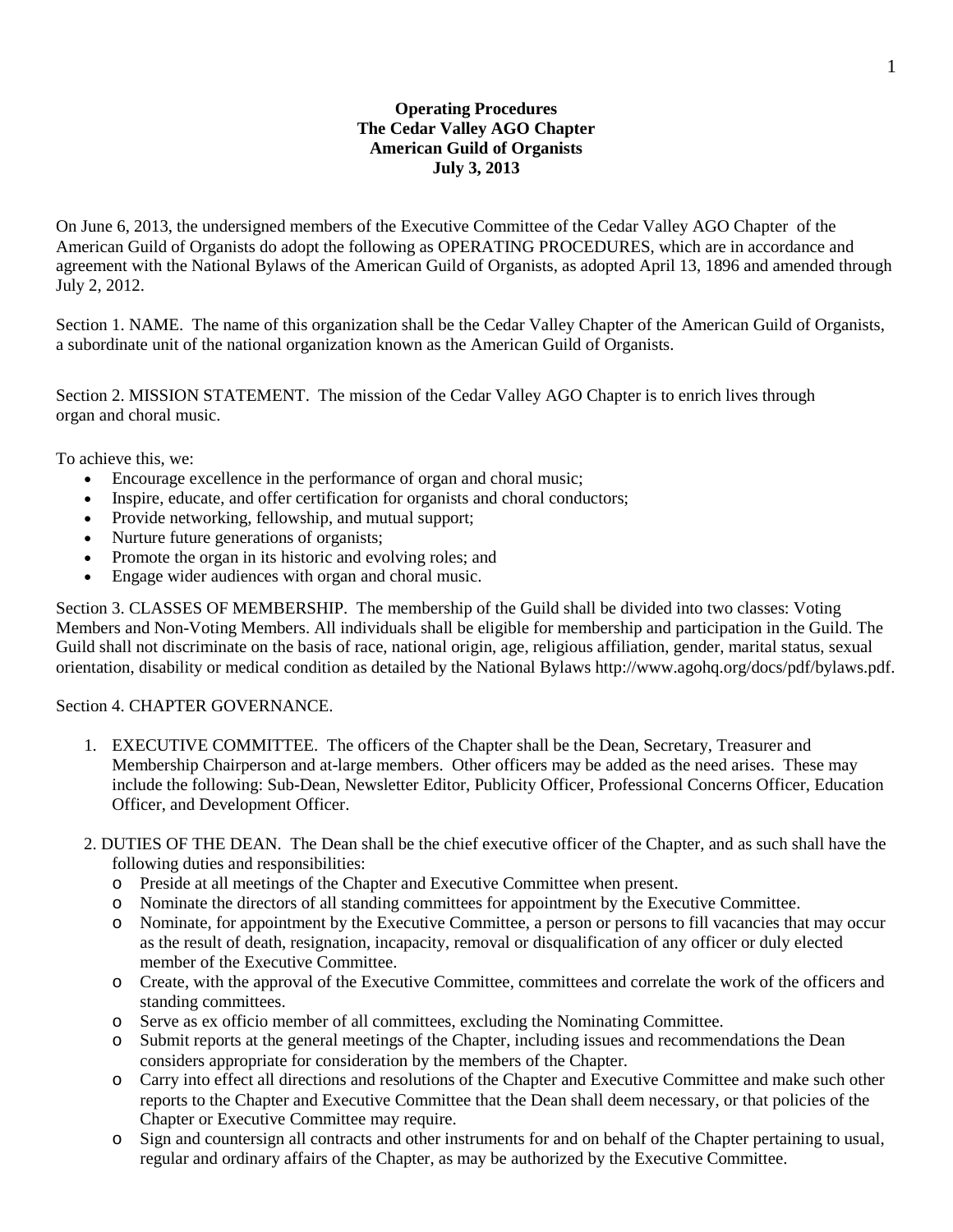- o Serve as primary Chapter liaison with the District Convener, Regional Coordinator for Professional Development, Regional Coordinator for Education, Regional Councillor and Executive Director of the Guild.
- o Supervise the maintenance of the Chapter website.
- o Perform such other duties as are incidental to the execution of this office or that may be required of the Dean by the Executive Committee.

# 3. DUTIES OF THE SECRETARY.

- o The Secretary shall keep record books belonging to the Chapter and have custody of the minutes of the meetings of the Executive Committee and of general meetings of the Chapter.
- o The meeting minutes may be digital and distributed to the membership by email.
- o Meeting minutes may also be uploaded to the Chapter Website.
- o Minutes of the Executive Committee shall include the names of those members who are present and absent as well as copies of the reports from all committees.
- o The Secretary shall issue notices for all meetings of the Executive Committee.
- o The Secretary shall make such reports and perform such other duties as are incidental to the execution of this office or that may be required by the Executive Committee.
- 4. DUTIES OF THE TREASURER. The Treasurer shall be custodian of all financial records of the Chapter, and as such, shall have the following duties and responsibilities:
	- o Supervise and have custody of all financial records of the Chapter and keep full and accurate accounts of the receipts and disbursements of the Chapter. These shall include
		- Assets, liabilities and fund balances.
		- Revenue and operating expenses.
		- All other financial records and documents deemed necessary by the
		- Executive Committee.
	- o Cause all monies and credits to be deposited in the name of and to the credit of the Chapter in such accounts and depositories as may be designated by the Executive Committee.
	- o Send to National Headquarters the portion of members' dues required, according to the current dues structure of the American Guild of Organists as approved by National Council.
	- o Disburse, or supervise the disbursement of, all other funds of the Chapter, in accordance with the authority granted by the Executive Committee, utilizing proper vouchers to correspond to the disbursements and keeping accurate records thereof.
	- o Prepare and submit such reports or statements of the Chapter's finances and accounts as may be requested by the Executive Committee.
	- $\circ$  File the annual IRS Form 990-N by November 15<sup>th</sup> of each year.
	- o Sign and/or countersign such instruments requiring his/her signature.
	- o Perform such other duties incidental to the execution of this office that may be required by the Executive Committee.
- 5. DUTIES OF THE MEMBERSHIP COORDINATOR. The Membership Coordinator shall be responsible for activities focused on recruiting and retaining chapter membership. These activities will include, but are not limited to the following:
	- o Collect all dues and deliver said monies to the Treasurer.
	- o Report to AGO National Headquarters the names of all members who have paid dues, including information on class of membership (voting member, chapter friend, subscribing member), information on membership history (renewal, new member, reinstatement of lapsed member) and dues category (student, regular, senior, partner, etc.) A copy of this list also is provided to the Chapter Treasurer.
	- o Gather current information for the Chapter Yearbook or Directory and provide this information to the Treasurer, the Yearbook or Directory Editor and the Newsletter Editor.
	- o Provide membership forms upon request. This shall include the national membership application, national reinstatement form and Chapter membership renewal form.
	- o On a timely basis, send Chapter membership renewal forms and dues statements to all Chapter members.
	- o Develop and administer a process for identifying and recruiting new members and ensuring that they are registered in a timely fashion.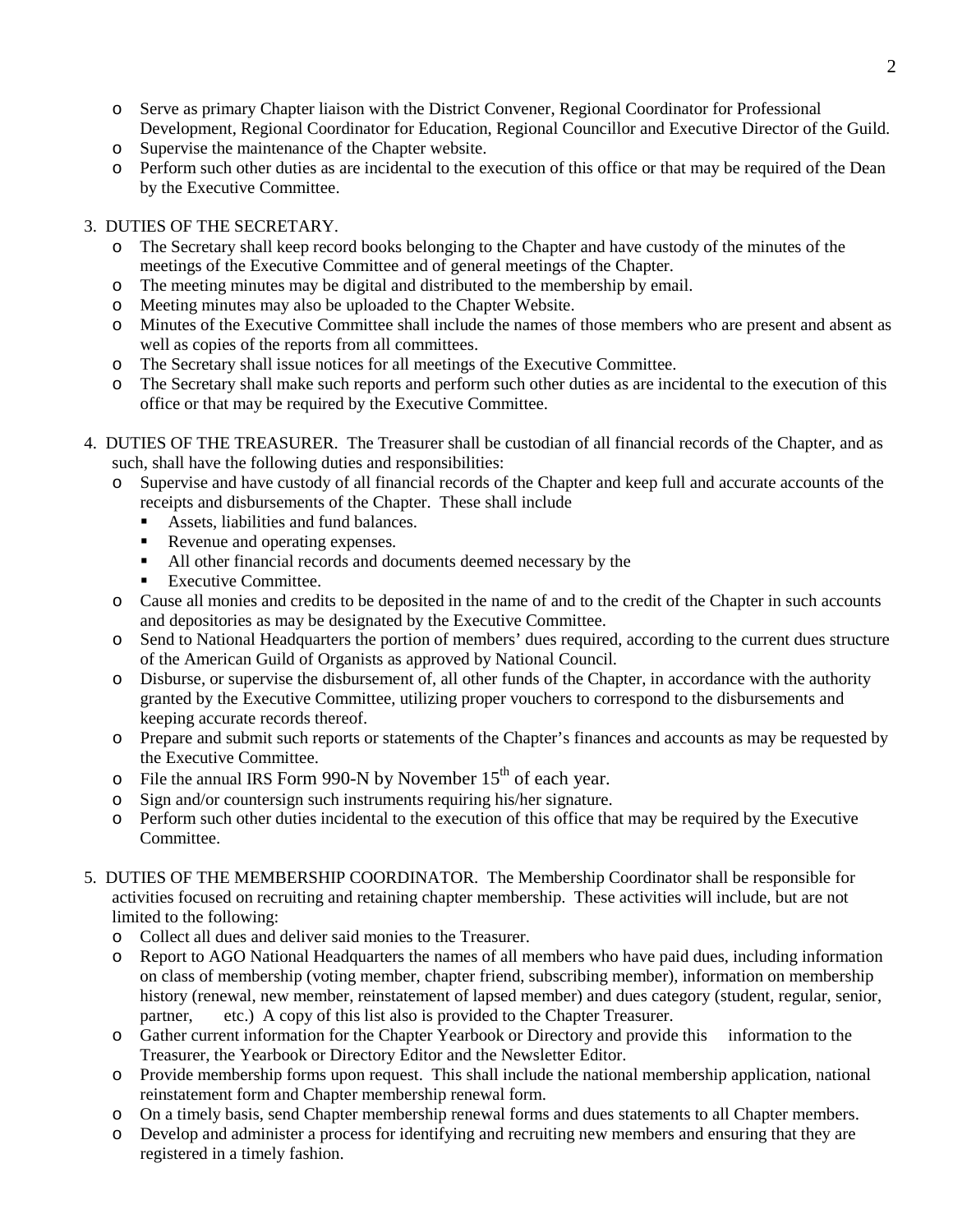- o Analyze the demographics of the current membership and recommend and implement steps to maximize retention of those members.
- o Serve as key contact person for members and prospects seeking information about membership categories, benefits, dues, etc.
- o Help ensure that current members participate in the chapter's social, musical, and professional development programs.
- o Take an active role in ensuring that all chapter members are welcomed cordially at meetings and integrated seamlessly into the fabric of the chapter.
- o Send National and Chapter membership applications to prospective members, as determined by the Executive Committee.
- o Perform such other duties as are incidental to the execution of this office or task that the Executive Committee may direct.
- 6. DUTIES OF AT-LARGE MEMBERS: At-large members of the Executive Committee provide general representation of the membership on the Executive Committee. Specific duties include attendance at Executive Committee meetings and other duties as are incidental to the execution of chapter functions as directed by the Executive Committee.
- 7. EXECUTIVE COMMITTEE. The Executive Committee is the representative governing body of the Chapter. The Executive Committee conducts the business of the Chapter when the full membership is not present. The Committee shall consist of all elected officers of the Chapter. In addition to other chapter business, the Executive Committee will review financial records on an annual basis.
- 8. EXECUTIVE COMMITTEE MEETINGS. The Executive Committee shall meet as deemed necessary by the Dean or any other member of the Executive Committee. Notice of meeting dates and times will be conducted in a timely manner in coordination with the wishes of the members of the Executive Committee.
- 9. GENERAL MEETINGS OF THE CHAPTER. General meetings of the Chapter shall be held quarterly in conjunction with chapter programs. A general meeting may take place at such other time as deemed necessary, with approval of the Executive Committee. A quorum shall consist of the membership present at a regular publicized meeting of the chapter.
- 10. TERMS OF OFFICE: Chapter officers will be elected annually, usually at the spring meeting or by April 1 of each year. The Dean will serve no more than three consecutive years.

## Section V. DUES OF THE CHAPTER

The AGO National Council sets the annual dues for membership in the National AGO. The Chapter collects and report membership dues according to the policies as embodied in the instructions issued annually from National Headquarters. However, the Executive Committee of the Cedar Valley AGO Chapter will set the annual dues for members who join the Local AGO Chapter as well as National AGO jointly through the membership process of the Local Chapter. While the National AGO dues are set at the National level, the local chapter may follow the recommendations of National AGO regarding local dues or may choose to reduce the amount paid for local membership.

## SECTION VI. ELECTION PROCEDURES

1. NOMINATING COMMITTEE. The Nominating Committee shall be appointed by the Executive Committee and must include members not on the Executive Committee but may include representatives from the Executive Committee. The Nominating Committee shall present the slate to the Executive Committee and conduct the election by April 1 of each year. The slate of candidates shall be announced to the general membership according to the schedule required in the National Bylaws.